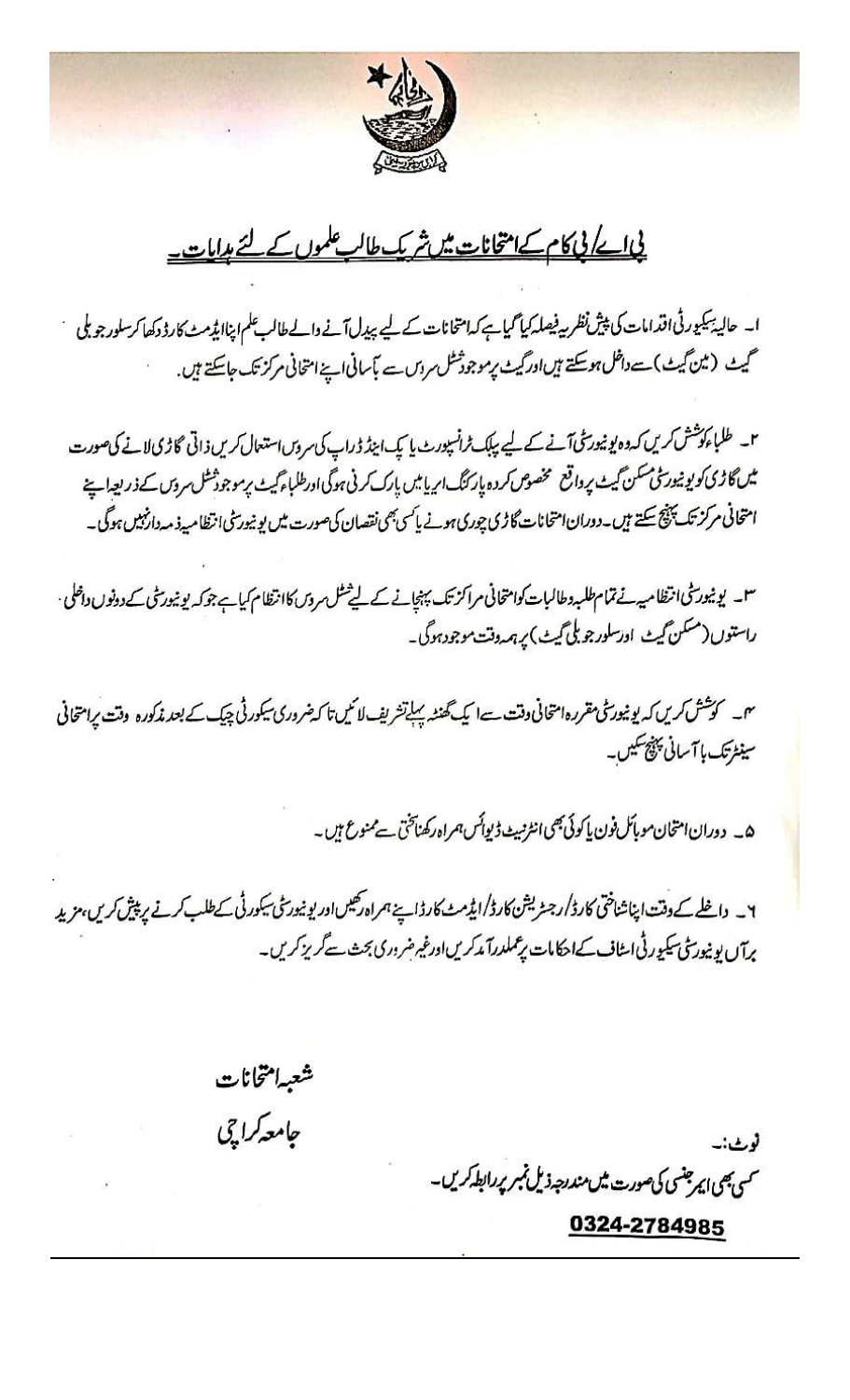### UNIVERSITY OF KARACHI EXAMINATIONS DEPARTMENT PROGRAMME OF B.COM. PART I & II  **(REGULAR)** ANNUAL EXAMINATIONS 2021 (TO BE HELD IN MAY, 2022)

### NOTE: CANDIDATES ARE ADVISED TO NOTE THE TIMINGS VERY CAREFULLY

| DAY & DATE                    | <b>TIMING</b>                 | <b>B.COM. PART - I (PAPERS)</b>                                                                                                                                                                | <b>B.COM. PART - II (PAPERS)</b>                                                                                                                                                                                              |
|-------------------------------|-------------------------------|------------------------------------------------------------------------------------------------------------------------------------------------------------------------------------------------|-------------------------------------------------------------------------------------------------------------------------------------------------------------------------------------------------------------------------------|
| 24-05-2022<br><b>Tuesday</b>  | 02:00 P.M. to 05:00 P.M.      |                                                                                                                                                                                                | Urdu M.T. / N.M.T./ Sindhi /<br><b>Humanities &amp; Social Science</b>                                                                                                                                                        |
| 25-05-2022<br>Wednesday       | 02:00 P.M. to 05:00 P.M.      | <b>Functional English (Compulsory)</b>                                                                                                                                                         |                                                                                                                                                                                                                               |
| 26-05-2022<br><b>Thursday</b> | 02:00 P.M. to 05:00 P.M.      |                                                                                                                                                                                                | <b>Economics Development of Pakistan</b>                                                                                                                                                                                      |
| 27-05-2022<br>Friday          | 02:30 P.M. to 04:30 P.M.      | <b>Islamic Studies (for Muslims)</b><br><b>Ethics (for Non-Muslims)</b><br>$(2$ Hours)                                                                                                         |                                                                                                                                                                                                                               |
| 28-05-2022<br><b>Saturday</b> | 02:00 P.M. to 05:00 P.M.      |                                                                                                                                                                                                | <b>Business Communication</b>                                                                                                                                                                                                 |
| 30-05-2022<br>Monday          | 02:00 P.M. to 05:00 P.M.      | <b>Principles of Accounting</b>                                                                                                                                                                |                                                                                                                                                                                                                               |
| 31-05-2022<br><b>Tuesday</b>  | 02:00 P.M. to 05:00 P.M.      |                                                                                                                                                                                                | <b>Advanced Accounting</b>                                                                                                                                                                                                    |
| 01-06-2022<br>Wednesday       | 02:00 P.M. to 05:00 P.M.      | <b>Statistics &amp; Business Mathematics</b>                                                                                                                                                   |                                                                                                                                                                                                                               |
| 02-06-2022<br><b>Thursday</b> | 02:00 P.M. to 05:00 P.M.      |                                                                                                                                                                                                | <b>Business &amp; Industrial Law</b>                                                                                                                                                                                          |
| 03-06-2022<br>Friday          | 02:30 P.M. to 04:00 P.M.      | Pakistan Studies (1 1/2 Hours)                                                                                                                                                                 |                                                                                                                                                                                                                               |
| 04-06-2022<br><b>Saturday</b> | 02:00 P.M. to 05:00 P.M.      |                                                                                                                                                                                                | <b>Optional (Select any One Paper)</b><br>a) Auditing and Income Tax Law<br>b) Introduction to Computer<br><b>Application in Business</b><br>c) Principles of Marketing<br>d) Principles of Insurance<br>e) Banking & Finance |
| $06 - 06 - 2022$<br>Monday    | 02:00 P.M. to 05:00 P.M.      | <b>Economics Analysis &amp; Policy</b>                                                                                                                                                         |                                                                                                                                                                                                                               |
| 07-06-2022<br><b>Tuesday</b>  | 02:00 P.M. to 05:00 P.M.      |                                                                                                                                                                                                | <b>Cost Accounting</b>                                                                                                                                                                                                        |
| 08-06-2022<br>Wednesdav       | 02:00 P.M. to 05:00 P.M.      | <b>Introduction to Business</b>                                                                                                                                                                |                                                                                                                                                                                                                               |
| 09-06-2022<br><b>Thursday</b> | 02:00 P.M. to 05:00 P.M.      |                                                                                                                                                                                                | <b>Principles of Management</b>                                                                                                                                                                                               |
|                               | ALL MALE & FEMALE CANDIDATES: | THE FOLLOWING PAPER WILL BE HELD AT THE CENTRALIZED EXAMINATION CENTRE W.E.F. 10-06-2022<br>DEPARTMENT OF SPECIAL EDUCATION<br>SHAIKH ZAYED ISLAMIC RESEARCH CENTRE,<br>UNIVERSITY OF KARACHI. |                                                                                                                                                                                                                               |
| 10-06-2022<br>Friday          | 02:30 P.M. to 05:30 P.M.      | <b>Banking and Finance (N.C.)</b><br><b>Only (Enrollment/Registration)</b><br>For 2000 To 2004                                                                                                 |                                                                                                                                                                                                                               |
| 11-06-2022<br><b>Saturday</b> | 02:00 P.M. to 05:00 P.M.      |                                                                                                                                                                                                | Adv. Accounting & Cost Accounting<br><b>Only (Enrollment/Registration)</b><br>For 2005 To 2011                                                                                                                                |

**NOTE: a) ALL THOSE CANDIDATES WHO WERE ENROLLED IN 2015 ARE REQUIRED TO APPEAR IN URDU (COMPULSORY) STRICTLY. b) ALL CNDIDATES ARE REQUIRED TO APPEAR AS PER TITLE OF PAPERS NOT IN ACCORDANCE TO PAPER NUMBERS.**

#### **IMPORTANT INSTRUCTIONS**

 $\triangleright$  The order of question papers is not guaranteed.

The Change of Examinations Centre is not allowed under any circumstances. The result of the candidate who appears at any other centre than his/ her own Centre will stand cancelled.

> The Candidates must bring their Admit Card, C.N.I.C. and Enrolment Card to the Examination Hall and must produce the same on demand.

Resorting to unfair means, indiscipline and disturbance is a serious offence which leads to disqualification up to 4 years.

 Any communication device (mobile phone) is not allowed in the Examination Hall under any circumstances and if found in possession it will be confiscated.

All candidates will appear as per existing syllabus/enrolment.

**Any Candidates if not wearing face mask will NOT be allowed to take examination Hall.**

**Candidate will bring sufficient drinking water with them for their own drinking needs.**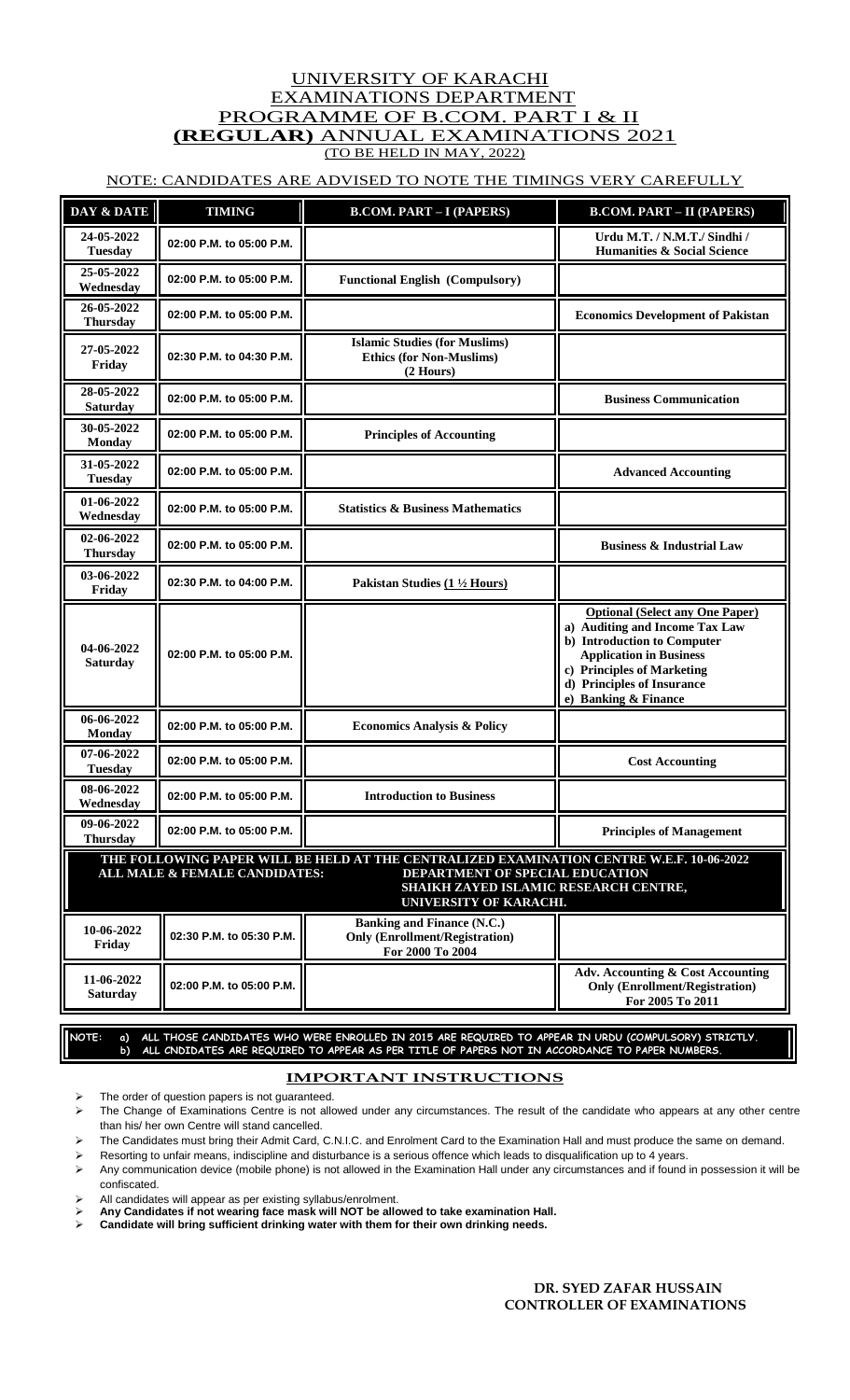### **SEATING ARRANGEMENTS OF B.COM. (REGULAR) MALE CANDIDATES**

| $S$ .# | <b>EXAMINATION CENTRES</b>                                                                                                             | B.COM. PART-I                                       | <b>TOTAL</b>                   | <b>B.COM. PART - II</b>                             | <b>TOTAL</b>                   |
|--------|----------------------------------------------------------------------------------------------------------------------------------------|-----------------------------------------------------|--------------------------------|-----------------------------------------------------|--------------------------------|
| 1)     | <b>Department of Petroleum Technology</b><br>Faculty of Science,<br>University of Karachi.                                             | $100001 - 100035$<br>108501 - 108700                | 035<br>200<br>235              | 102501 - 102600<br>108501 - 108700                  | 100<br>200<br>300              |
| 2)     | Department of School of Law,<br>Faculty of Law,<br>University of Karachi.                                                              | 100036 - 100070<br>108701-108900                    | 035<br>200<br>235              | 102601-102700<br>108701-108900                      | 100<br>200<br>300              |
| 3)     | <b>Department of Islamic Learning</b><br>Faculty of Islamic Studies,<br>University of Karachi.                                         | 100071-100105<br>108901-109100                      | 035<br>200<br>$\frac{1}{235}$  | 102701-102800<br>108901-109100                      | 100<br>200<br>300              |
| 4)     | <b>Department of Economics</b><br>Faculty of Social Science,<br>University of Karachi                                                  | 100106 - 100140<br>109101-109300                    | 035<br>200<br>$\overline{235}$ | 102801-102900<br>109101-109300                      | 100<br>200<br>300              |
| 5)     | <b>Department of Education,</b><br>Faculty of Education,<br>University of Karachi                                                      | 100141 - 100175<br>109301-109500                    | 035<br>200<br>235              | 102901-103000<br>109301 - 109500                    | 100<br>200<br>300              |
| 6)     | <b>Department of Psychology</b><br>Faculty of Social Science,<br>University of Karachi.                                                | 100176 - 100210<br>109501 - 109700                  | 035<br>200<br>235              | 103001-103100<br>109501 - 109700                    | 100<br>200<br>300              |
| 07)    | <b>Department of Health, Physical</b><br><b>Education and Sports Sciences,</b><br>Faculty of Science,<br>University of Karachi         | 100211-100245<br>109701-109900                      | 035<br>200<br>235              | 103101 - 103200<br>109701-109900                    | 100<br>200<br>300              |
| (08)   | <b>Department of Urdu</b><br>Faculty of Social Science,<br>University of Karachi.                                                      | 100246 - 100280<br>109901-110100                    | 035<br>200<br>235              | 103201-103300<br>109901-110100                      | 100<br>200<br>300              |
| 09)    | <b>Department of Mass Communication</b><br>Near Staff Club,<br>University of Karachi.                                                  | $100281 - 100315$<br>110101-110300                  | 035<br>200<br>235              | $103301 - 103400$<br>110101-110300                  | 100<br>200<br>300              |
| 10)    | <b>Department of Quran-O-Sunnah</b><br>Faculty Islamic Studies,<br>University of Karachi                                               | 100316 - 100350<br>110301 - 110500                  | 035<br>200<br>$\overline{235}$ | 103401-103500<br>110301 - 110500                    | 100<br>200<br>300              |
| 11)    | <b>Department of Usool - Uddin</b><br>Faculty Islamic Studies,<br>University of Karachi                                                | 100351 - 100385<br>110501 - 110700                  | 035<br>200<br>235              | $103501 - 103600$<br>110501 - 110700                | 100<br>200<br>300              |
| 12)    | <b>Department of Criminology</b><br>Faculty of Social Science,<br>University of Karachi.                                               | 100386 - 100420<br>110701-110900                    | 035<br>200<br>235              | 103601-103700<br>110701 - 110900                    | 100<br>200<br>300              |
| 13)    | <b>Department of Political Science</b><br>Faculty of Social Science,<br>University of Karachi.                                         | 100421-100455<br>110901-111100                      | 035<br>200<br>$\overline{235}$ | 103701 - 103800<br>110901-111100                    | 100<br>200<br>300              |
| 14)    | Department of Geology,<br>Faculty of Science,<br>University of Karachi                                                                 | 100456 - 100490<br>111101 - 111300                  | 035<br>200<br>235              | 103801-103900<br>111101 - 111300                    | 100<br>200<br>300              |
| 15)    | <b>Department of General History</b><br>Faculty of Social Science,<br>University of Karachi.                                           | 100491-100525<br>111301 - 111500                    | 035<br>200<br>235              | 103901 - 104050<br>111301 - 111500                  | 150<br>200<br>350              |
| 16)    | <b>Department of Mathematics</b><br>Faculty of Science,<br>University of Karachi.                                                      | 100526 - 100560<br>111501 - 111700                  | 035<br>200<br>235              | 104051 - 104200<br>111501 - 111700                  | 150<br>200<br>350              |
| 17)    | <b>Department of Special Education</b><br>Sheikh Zayed Islamic Res. Centre,<br>Gate # 2 Near PSO Petrol Pump<br>University of Karachi. | 100561 - 100600<br>111701 - 111900                  | 040<br>200<br>240              | 104201 - 104350<br>111701 - 111900                  | 150<br>200<br>350              |
| 18)    | <b>Gymnasium Hall</b><br>Near Post Office,<br>University of Karachi.                                                                   | $100601 - 100646$<br>111901 - 112057<br>& Remaining | 046<br>157<br>$\overline{203}$ | $104351 - 104418$<br>111901 - 112057<br>& Remaining | 068<br>157<br>$\overline{225}$ |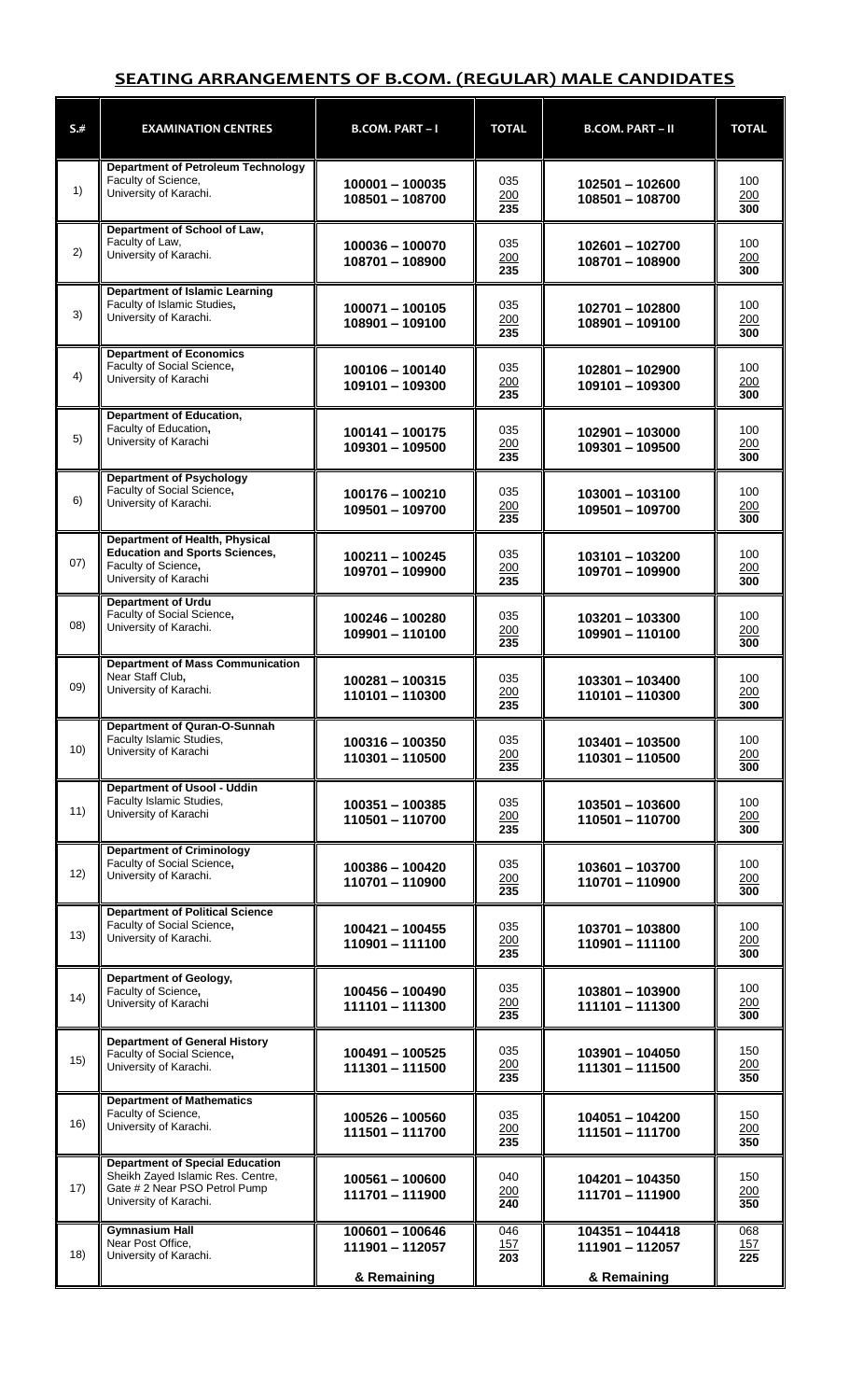### **SEATING ARRANGEMENTS OF B.COM. (REGULAR) FEMALE CANDIDATES**

| $S$ .# | <b>EXAMINATION CENTRES</b>                                                              | B.COM. PART-I                                                                                                                                                                                                                                                                                                                                                                                                                                                                                           | <b>TOTAL</b>                                                                            | <b>B.COM. PART - II</b>                                                                                                                                                                                                                                                                                                                                                                                                                                                 | <b>TOTAL</b>                                                                            |
|--------|-----------------------------------------------------------------------------------------|---------------------------------------------------------------------------------------------------------------------------------------------------------------------------------------------------------------------------------------------------------------------------------------------------------------------------------------------------------------------------------------------------------------------------------------------------------------------------------------------------------|-----------------------------------------------------------------------------------------|-------------------------------------------------------------------------------------------------------------------------------------------------------------------------------------------------------------------------------------------------------------------------------------------------------------------------------------------------------------------------------------------------------------------------------------------------------------------------|-----------------------------------------------------------------------------------------|
| 19)    | Govt. Degree Girls<br>College<br>C-1 Area, Malir,<br>Karachi.                           | All Female Candidates of:<br>1 Allama Iqbal Govt. Girls College<br>2 College for Women (Saudabad)                                                                                                                                                                                                                                                                                                                                                                                                       | 085<br>051<br>136                                                                       | All Female Candidates of:<br>1 Allama Iqbal Govt. Girls College<br>2 College for Women (Saudabad)                                                                                                                                                                                                                                                                                                                                                                       | 129<br>080<br>209                                                                       |
| (20)   | Allama Iqbal Govt. Girls<br>College<br>Shah Faisal Colony No. 2,<br>Karachi.            | All Female Candidates of:<br>1 Degree Girls College C-1 Area (Malir)<br>2 Govt.Degree Sc./Com.College (Malir Cantt)<br>3 Army Public College (Malir Cantt)<br>4 Khursheed Govt. Girls College<br>5 Govt. Degree Girl's College (Landhi 3 <sup>1/2</sup> )<br>6 Iqra Ilmo Amal Degree College (Landhi)                                                                                                                                                                                                   | 023<br>007<br>001<br>114<br>030<br>001<br>176                                           | All Female Candidates of:<br>Degree Girls College C-1 Area (Malir)<br>2 Govt.Degree Sc./Com.College (Malir Cantt)<br>3 Army Public College (Malir Cantt)<br>4 Khursheed Govt. Girls College<br>5 Govt. Degree Girl's College (Landhi 3 <sup>1/2</sup> )<br>6 Iqra Ilmo Amal Degree College (Landhi)                                                                                                                                                                     | 036<br>032<br>004<br>215<br>041<br>002<br>330                                           |
| 21)    | Govt. College for<br>Women,<br>Korangi No.4,<br>Karachi.                                | All Female Candidates of:<br>1. Govt. College for Women (Korangi-6)<br>2 Mader-e-Millat Degree Girls College<br>3. Modern Degree College<br>4. Shah Lateef Degree College<br>5. Govt. Degree College (Murad Memon)<br>6. Liaquat Govt. Girls College                                                                                                                                                                                                                                                    | 103<br>008<br>000<br>003<br>004<br>087<br>205                                           | All Female Candidates of:<br>1. Govt. College for Women (Korangi-6)<br>2 Mader-e-Millat Degree Girls College<br>3. Modern Degree College<br>4. Shah Lateef Degree College<br>5. Govt. Degree College (Murad Memon)<br>6. Liaquat Govt. Girls College                                                                                                                                                                                                                    | 138<br>011<br>000<br>006<br>005<br>147<br>307                                           |
| 22)    | Govt. College for Women<br>Korangi No. 06,<br>Karachi.                                  | All Female Candidates of:<br>1. Govt. College for Women (Korangi-4)                                                                                                                                                                                                                                                                                                                                                                                                                                     | 216                                                                                     | All Female Candidates of:<br>1. Govt. College for Women (Korangi-4)                                                                                                                                                                                                                                                                                                                                                                                                     | 313                                                                                     |
| 23)    | Govt. Degree Sci. &<br>Comm. College<br>(Gulshan e Iqbal)<br>Block - 07<br>Karachi.     | All Female Candidates of:<br>1. Govt. Degree Girl's College (Sheikh Zayed)<br>2.<br>Mehran Girls College<br>3.<br>CAMS. Girls College<br><b>Banking &amp; Finance College</b><br>4.<br>5.<br><b>University College</b><br>Sir Adamjee Inst. of Manag. Sc.<br>6.<br>J.M.B. Govt. Degree Girl's College<br>7.<br><b>Bahria Education Foundation College</b><br>8.<br>9. Jauhar Degree College<br>10. Jauhar College for I.T. & Manag. Sc.<br>11. Ideal Degree College<br>12. Hayat UI Islam Girls College | 098<br>001<br>005<br>007<br>000<br>011<br>011<br>000<br>000<br>001<br>000<br>006<br>140 | All Female Candidates of:<br>1. Govt. Degree Girl's College (Sheikh Zayed)<br>2. Mehran Girls College<br>3. CAMS. Girls College<br><b>Banking &amp; Finance College</b><br>4.<br>5. University College<br>6. Sir Adamjee Inst. of Manag. Sc.<br>7. J.M.B. Govt. Degree Girl's College<br>8. Bahria Education Foundation College<br>9. Jauhar Degree College<br>10. Jauhar College for I.T. & Manag. Sc.<br>11. Ideal Degree College<br>12. Hayat UI Islam Girls College | 136<br>001<br>018<br>014<br>000<br>024<br>012<br>000<br>000<br>001<br>000<br>009<br>215 |
| 24)    | Govt. Premier College<br>for Girls Block-H<br>(North Nazimabad)<br>Karachi.             | <u>All Female Candidates of:</u><br>1. Women College (Block-K) (N.Nazimabad)<br>2. Women College (Block-M) N.Nazimabad)<br>3. Govt. Degree Girls College (Buffer Zone)                                                                                                                                                                                                                                                                                                                                  | 039<br>065<br>053<br>157                                                                | All Female Candidates of:<br>1. Women College (Block-K) (N.Nazimabad)<br>2. Women College (Block-M) N.Nazimabad)<br>3. Govt. Degree Girls College (Buffer Zone)                                                                                                                                                                                                                                                                                                         | 057<br>095<br>076<br>228                                                                |
| 25)    | Govt. Degree Sc. & Com.<br><b>College for Women</b><br>Block - 16 F.B. Area<br>Karachi. | All Female Candidates of:<br>1. APWA Govt. College for Women<br><b>Govt. Premier College for Girls</b><br>101652 - 101682<br>114436 - 114586                                                                                                                                                                                                                                                                                                                                                            | 040<br>031<br>151<br>222                                                                | All Female Candidates of:<br>1. APWA Govt. College for Women<br><b>Govt. Premier College for Girls</b><br>106292 - 106442<br>114436 - 114586                                                                                                                                                                                                                                                                                                                            | 049<br>151<br>151<br>351                                                                |
| 26)    | Govt. Degree Girl's<br>College<br>$Block - K$<br>North Nazimabad,<br>Karachi.           | <b>Govt. Premier College for Girls</b><br>101683 - 101712<br>114587 - 114701<br>115770 - 115806                                                                                                                                                                                                                                                                                                                                                                                                         | 030<br>115<br>037<br>182                                                                | <b>Govt. Premier College for Girls</b><br>106443 - 106592<br>114587 - 114701<br>115770 - 115806                                                                                                                                                                                                                                                                                                                                                                         | 150<br>115<br>037<br>302                                                                |
| 27)    | Govt. College for Women<br>Block -M<br>North Nazimabad,<br>Karachi.                     | <b>Govt. Premier College for Girls</b><br>101713 - 101742<br>101931 - 101969<br>115807 - 115896<br>116069 - 116114<br>& Remaining                                                                                                                                                                                                                                                                                                                                                                       | 030<br>039<br>090<br>046<br>205                                                         | Govt. Premier College for Girls<br>106593 - 106654<br>107777 - 107859<br>$115807 - 11$<br>5896<br>116069 - 116114<br>& Remaining                                                                                                                                                                                                                                                                                                                                        | 062<br>083<br>090<br>046<br>281                                                         |
| 28)    | Govt. Degree Girls<br>College<br>Sector 11-B North Karachi<br>Karachi.                  | All Female Candidates of:<br>1. Shaheed-e-Millat Govt. College<br>2. Govt. Degree College 11/I (North Karachi)                                                                                                                                                                                                                                                                                                                                                                                          | 218<br>051<br>269                                                                       | All Female Candidates of:<br>1. Shaheed-e-Millat Govt. College<br>2. Govt. Degree College 11/I (North Karachi)                                                                                                                                                                                                                                                                                                                                                          | 204<br>090<br>294                                                                       |
| 29)    | Govt. Degree Girls<br>College<br>Sector 11-I New Karachi<br>Karachi.                    | All Female Candidates of:<br>1 Govt. Degree Sc. & Comm. College<br>(F.B. Area)<br>2 Govt. Degree Girls College11/B<br>(North Karachi)                                                                                                                                                                                                                                                                                                                                                                   | 173<br>057<br>230                                                                       | All Female Candidates of:<br>1 Govt. Degree Sc. & Comm. College<br>(F.B. Area)<br>2 Govt. Degree Girls College11/B<br>(North Karachi)                                                                                                                                                                                                                                                                                                                                   | 230<br>098<br>328                                                                       |
| 30)    | <b>APWA Govt. College for</b><br>Women<br>F.B. Area. Karimabad<br>Karachi.              | All Female Candidates of:<br>1 Abdullah Govt. College for Women<br>2 H.I. Osmania Govt. Girls College<br>3 Govt. College for Women (Nazimabad)<br>4 Sir Syed Govt. Girls College                                                                                                                                                                                                                                                                                                                        | 038<br>105<br>022<br>090<br>255                                                         | All Female Candidates of:<br>1 Abdullah Govt. College for Women<br>2 H.I. Osmania Govt. Girls College<br>3 Govt. College for Women (Nazimabad)<br>4 Sir Syed Govt. Girls College                                                                                                                                                                                                                                                                                        | 057<br>118<br>042<br>201<br>418                                                         |